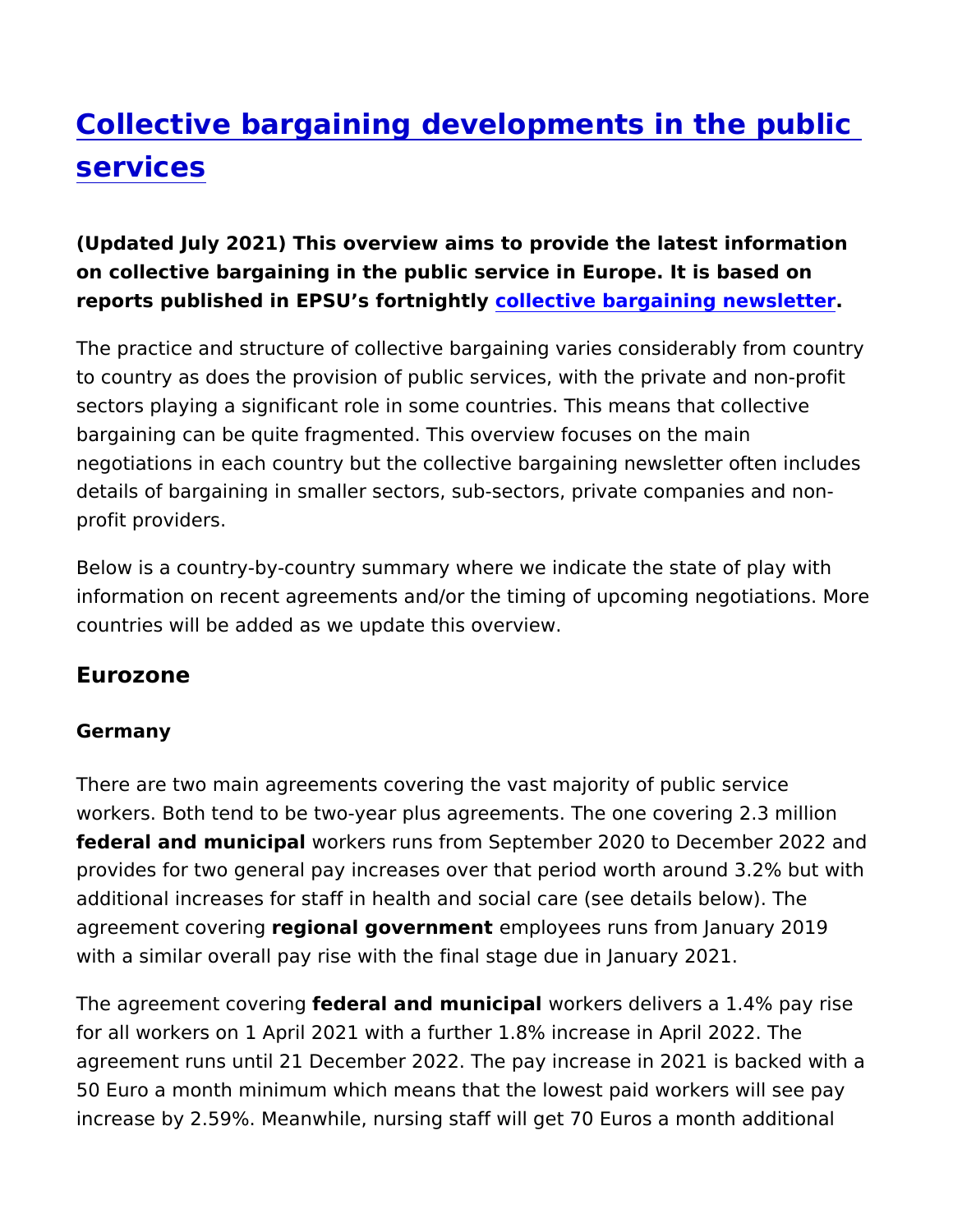payment from March 2021, rising to 120 Euros in 2022. Other payments for health and care workers include an increase in the intensive care allowance from 46.02 Euro to 100 Euro and a 45 Euro increase in the shift allowance taking it to 155 Euro. Care staff working in institutions like homes for the elderly will get a 25 Euro-amonth allowance while doctors are set to get an additional 300 Euro from March 2021. There will be a COVID-19 bonus payment for this year of 600 Euro for the lower pay groups (1-8), 400 Euro for middle earners (9-12) and 300 Euro for the top of the pay scale (13-15). Workers in the East will see their weekly working time reduced by 30 minutes in 2022 and by a further 30 minutes on 1 January 2023 finally bringing them in line with workers in Western regions. There is a similar change for hospital worker but with an extra 30-minute reduction in 2025 to bring them in line with the 38.5-hour week in the West.

#### **Health and social care**

There is significant private for-profit and non-profit health and social provision with a number of separate agreements.

**Eldercare** In 2021 ver.di negotiated the first agreement in eldercare with the BVAP employers that provides for an hourly minimum rate of EUR 12.30 from 1 August 2021. The three-year agreement will see minimum rates rise by 25% so that a trained nurse will have a monthly minimum of EUR 3180 by 2023.

**Red Cross** Two-year deal with 1.5% increase on 1 April 2021 (minimum increase of EUR 50) and 1.9% on 1 April 2022 plus EUR 600 COVID bonus.

**Helios** (21000 workers) two-year, three-stage agreement with increase of 1.4% on 1 May 2021, 2.0% on 1 April 2022 and 0.4% on 1 November 2022 plus EUR 400 COVID bonus

**SRH clinics** (8500 workers) two-year agreement to 31 December 2022 with 2.3% (minimum EUR 60) increases on 1 April 2021 and 1 April 2022 and 1.3% on 1 September 2022

#### **Energy agreements**

**AVE** (Hesse region - 6000 workers): 2.6% increase in two stages (2.1% in June 2021 and 0.5% in June 2022). Corona bonus of EUR 900 for those in pay scales 1-9 and EUR 700 for those in 10-14 while trainees will get EUR 350. The agreement runs until 30 September 2022.

**RWE** (20000 workers): 2% pay rise from 1 March 2021 and 1.7% from 1 April 2022;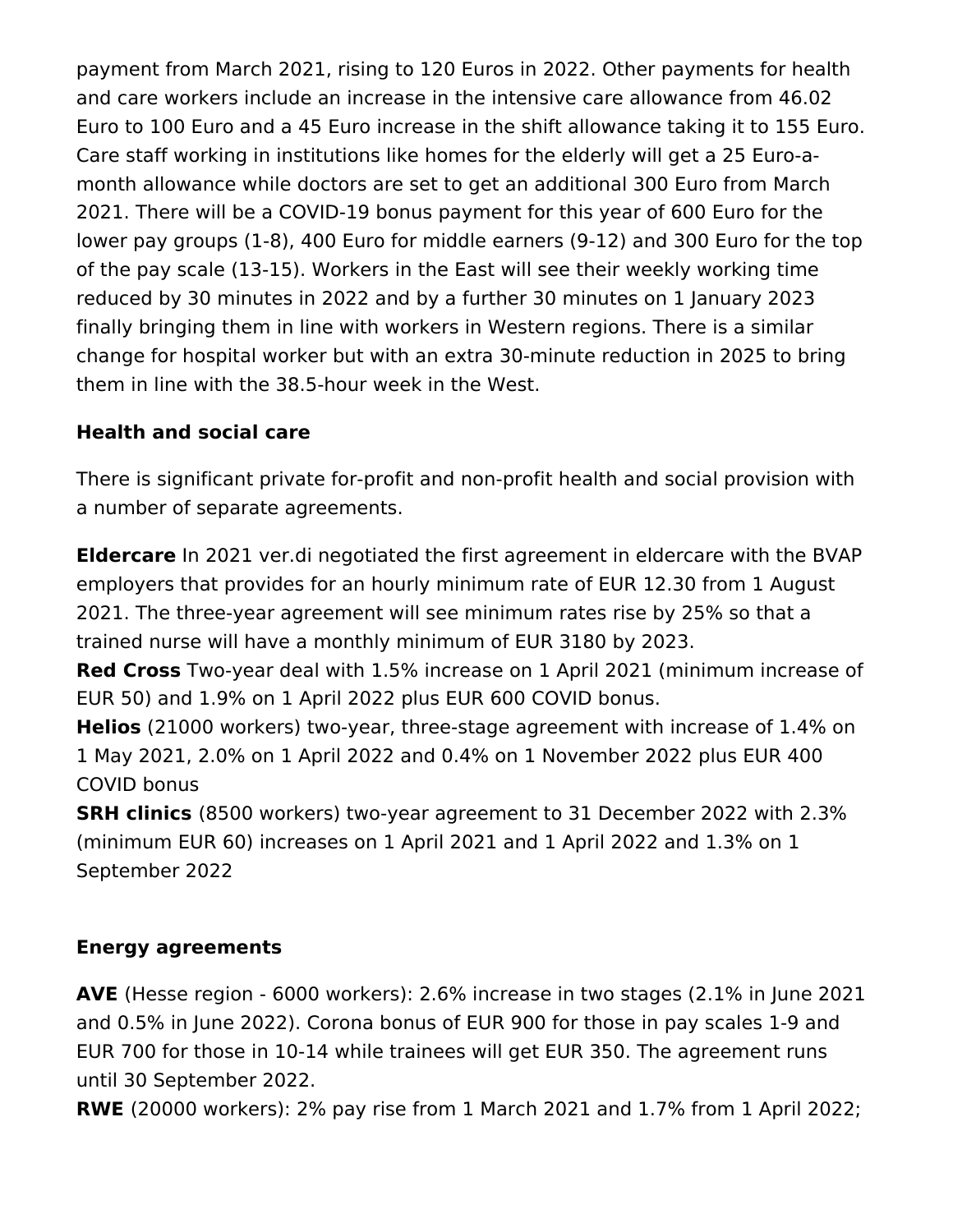25-month agreement; EUR 1000 lump sum for full-time workers and proportionate amount for part timers. Apprentices will get EUR 600. In addition, ver.di members only will get an extra two days' holiday a year.

**EON/Tennet** (35000 workers) 27 month agreement to 31.3.23 with 2.3% increase on 1 January 2021 and 1.5% on 1 June 2022 plus EUR 1000 COVID bonus **AVEU** (30000 workers) agreement runs from 1 June 2021 to 31 August 2023, with 2.3% increase on 1 June 2021 and 1.5% on 1 November 2022 and EUR 600 COVID bonus

## **France**

The vast majority of public service workers are organised in three main sectors – national government/ministries, local government/territories and hospitals and healthcare – but effectively covered by one pay system and are still covered by statutes rather than collective agreements. Pay levels are determined by an index point system. Negotiations do not take place in a regular and formal way and public service unions have been campaigning for some time against imposed pay freezes or below-inflation increases in the index point. Pay was frozen, for example, from 2010-15 with two small increases in 2016 and 2017 then another pay freeze followed in 2018.

Since mid-June, trade unions have been negotiating with the government specifically over pay and jobs in the **public and private health** sectors. While the €7.5 billion package did receive backing from some trade unions, even those that were positive about the main elements are concerned that it doesn't cover all health and social care workers across the public and private sectors while issues have been raised about the urgent need to tackle staff shortages and address excessive working hours. The package includes a €90 net increase a month for most health workers implemented in September 2020 with a further €93 increase from March 2021. On top of this a working group will be set up to look at revaluating pay for certain occupations which will be implemented in January 2022. The lowest paid workers in the sector, currently on the minimum wage should see their pay increase by 15%. Around 8000 jobs will be created and 7300 vacancies filled.

#### **Italy**

There are several agreements covering the public sector which trade unions negotiate with the ARAN agency which operates on behalf of the government. There was a long-term freezing of collective bargaining – that is no bargaining took place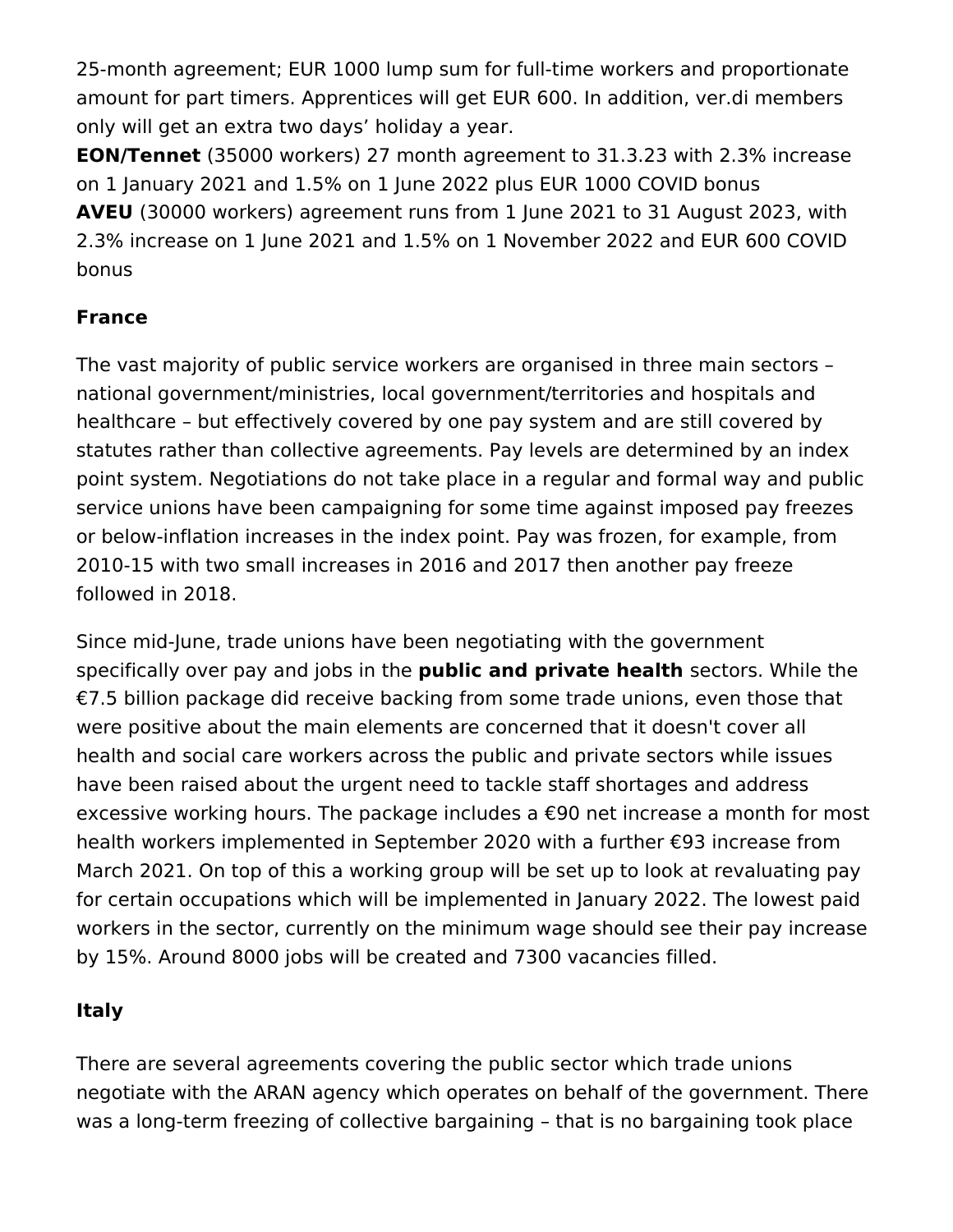rather than just a series of pay freezes – following the last economic and financial crisis with most of the main public sector agreements not updated for nine years or more. It was also common for negotiations to be extended and then implementation of agreements to be delayed as a result of waiting for government commitment to fund pay increases. The public sector framework agreement for 2016-18 was signed in November 2016 but it wasn't until late 2017 and early 2018 that the actual agreements for central and local government and health were finally negotiated. More recently the agreement covering managers in health and local government was finally signed in July leaving only the agreement for staff of the Presidency and Council of Ministers to be updated for 2016-18. Collective bargaining has continued throughout the current crisis on matters such as health and safety but the trade unions have not yet taken the initiative to get bargaining started again on the main public sector agreements.

There is a sector agreement covering **private healthcare** which was finally renegotiated in June 2020 after 12 years. There was then a delay before the employers eventually ratified the agreement in October but only following campaigning and strike action by unions. The main pay increase of EUR 154 would be worth 4.2% plus a EUR 1000 lump sum paid in two stages. The unions say that the agreement will bring private sector workers in line with those in the public sector. There is a broad range of other improvements in the new agreement covering working time, leave, training with the employers paying into a special fund, social dialogue and measures to tackle precarious work and workplace violence.

#### **Spain**

Most public service workers are covered by pay arrangements negotiated centrally and implemented by statute rather than collective agreement. The most recent pay rise (2%) was implemented in January 2020 and negotiated as part of a three-year deal in 2018. Cuts to pay and benefits were imposed following the last economic crisis and while there has been some restoration, unions are still pushing for the reinstatement of certain allowances and benefits. There is also concern among unions, particularly in the state administration, that certain elements of earlier agreements on pay and working conditions have not been fully implemented.

#### **Netherlands**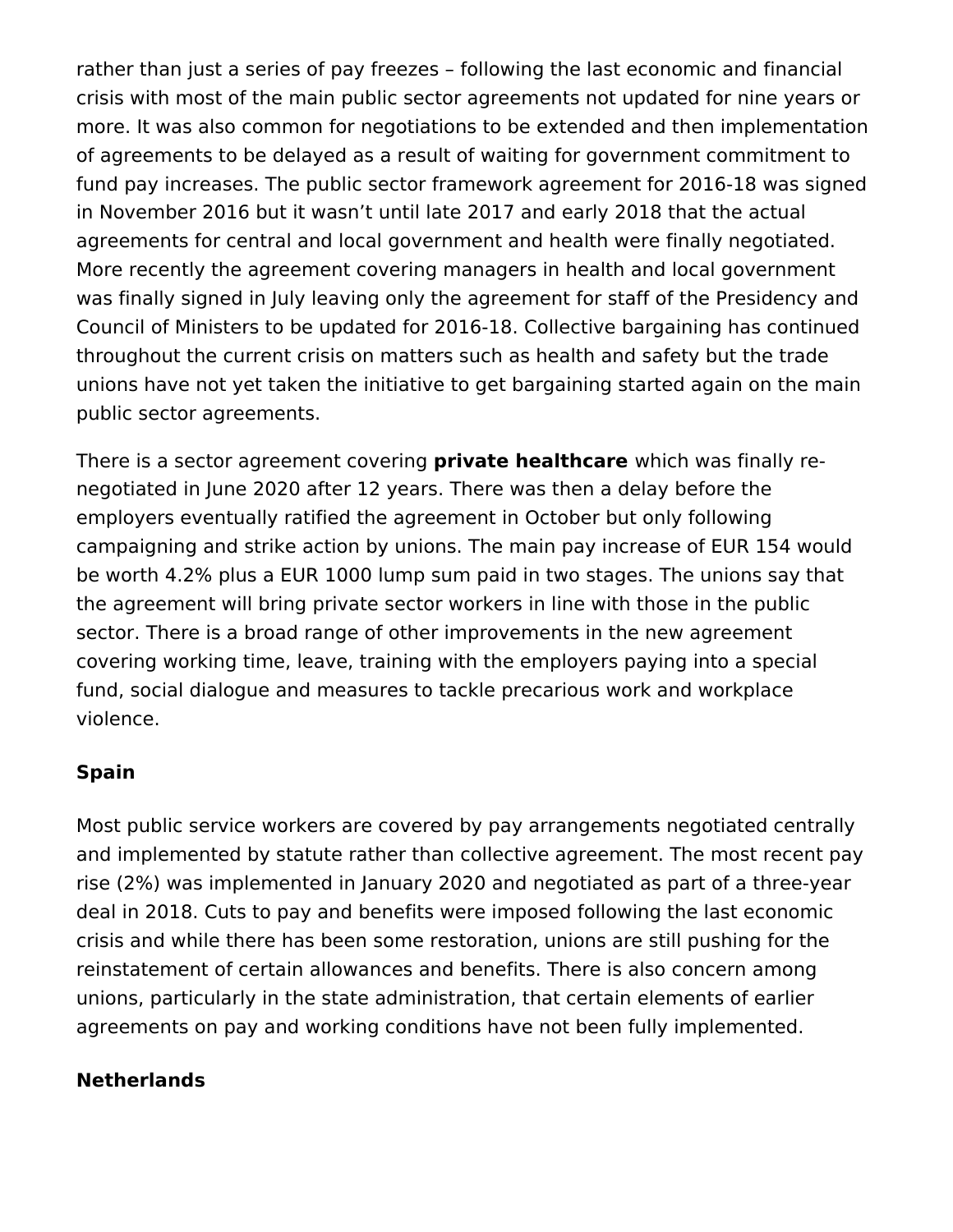The vast majority of public service workers are covered by a range of collective agreements including separately national government, regional government, local government and various agreements in the health sector. The **state sector** agreement ran to 1 July 2020 but negotiations were postponed and were due to restart in mid-January 2021. Unions have rejected an initial pay offer arguing that a 0.7% pay increase and  $\epsilon$  225 lump sum payment are inadequate recognition of the services provided by workers, particularly in response to the COVID-19 crisis.

Details of other agreements include:

- **municipalities:** runs from January 2020 to January 2021, with pay increases of 3.25% (October 2019), and three of 1% in January, July and October 2020
- **hospitals:** covers 200000 workers and runs for 27 months from January 2020 with a 5% pay increase this year and 3% due in January 2021
- **care sector:** (mainly for- and non-profit) runs from January 2019 to the end of August 2021 and includes pay rises totalling 6.5%
- **mental health:** covers 89000 workers and runs from June 2019 to December 2021 with pay increases of 3.0% (October 2019), 3.0% (August 2020) and 2.1% in June 2021
- **public libraries:** agreement runs 1 July 2020 to 1 July 2021 with a 3% pay rise will be backdated to 1 January and a further 2% increase in January 2020
- **maternity care:** 3% pay increase backdated to 1 January 2020 in a 12-month agreement – negotiations delayed. Also includes a 1.5% increase on the end-ofyear bonus taking from 6.2% to 7.7% of salary and there is a one-off lump sum of EUR 105.
- **provincial government:** agreement runs from 1 January to 31 December 2021 with a EUR 50 increase on 1 January and 1.2% of 1 July, with a EUR 750 COVID bonus.
- **energy:** agreement runs from 1 October 2020 to 30 April 2022 with a 2.0% increase on 1 May 2021 and a EUR 400 lump sum.
- **water authorities:** EUR 50 increase on 1 January 2021 overall 2.05% increase including additions to personal budget
- **health general practice:** 2% increase plus lump sum and increase to end-ofyear bonus, agreement runs from 1 January to 31 December 2021

#### **Austria**

Most **public sector** workers are still covered by statute rather than collective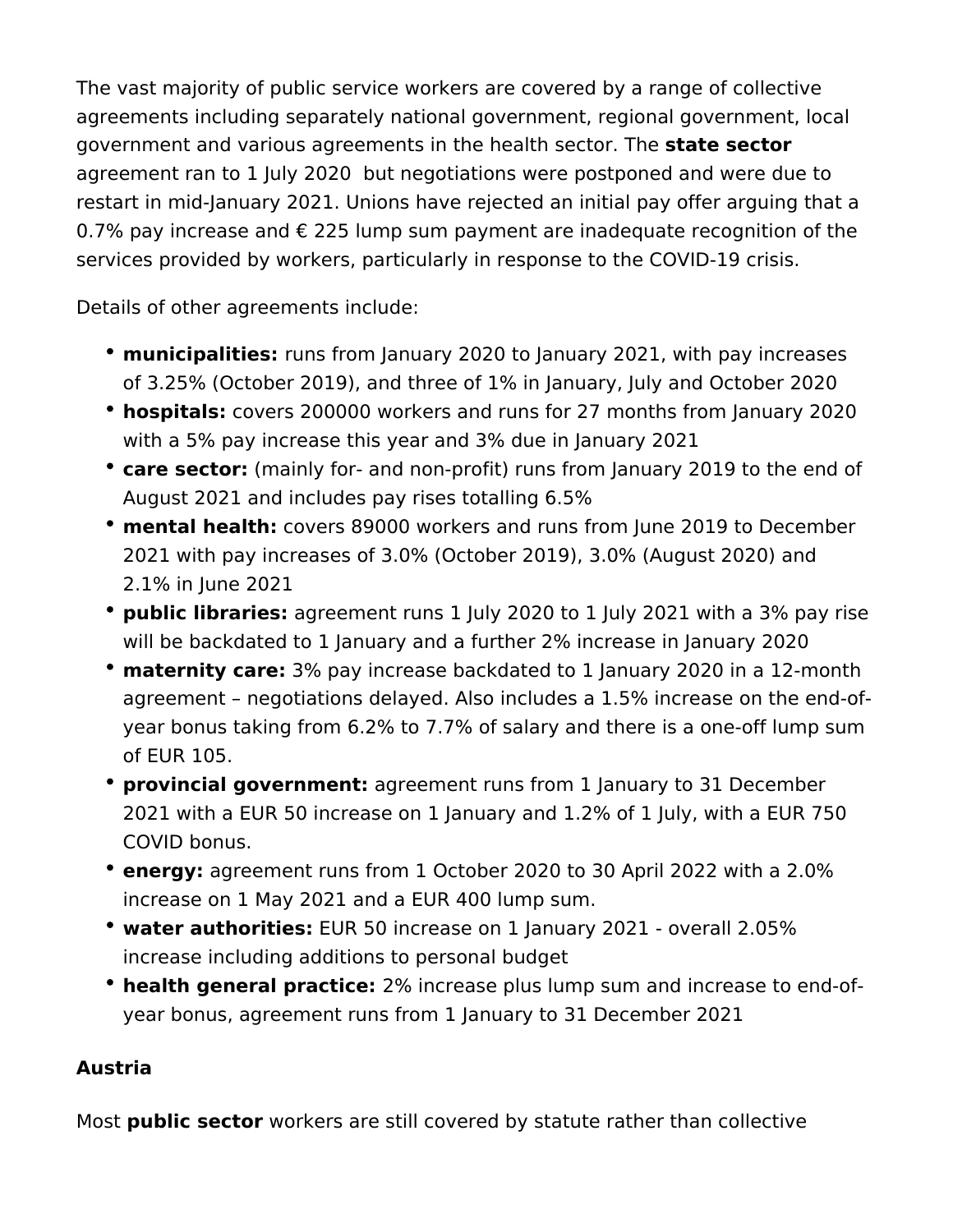agreements but there are annual negotiations on pay that are implemented by statute. Negotiations normally being in the autumn with pay increases implemented in January or February the following year. Last year's bargaining was finalised in November and an increase of 2.25% (3.05% for lowest paid) paid from 1 January 2020.

There is a substantial **private health and social care** sector with a collective agreement covering around 125,000 workers. Negotiations were already underway when COVID-19 struck and were resolved earlier than anticipated. The unions were pushing strongly for cuts in working time and have achieved a 37-hour week from 2022 but 35 hours remains the target. There was a pay rise of 2.7% in 2020 and 2.08% in January 2021 based on inflation plus 0.6%.

There are also negotiations at **regional** level and the end of July 2020 saw negotiations finalised by public and private sector health unions on a special package of measures that included pay increases ranging from €97 to €194 a month for qualified nurses, midwives and clinical social workers. The pay rises will be implemented on 1 February 2021 .

**Childcare**: private childcare institutions not covered by collective agreements – January 2021: 1.95% for teachers and staff; 2% for assistants; 2.5% for childminders

#### **Belgium**

There are multi-layered negotiations across the different levels of government – local, regional and federal. The most recent developments have been in the **health**  sector with a deal at federal level that also covers the private sector. Out of an extra €1 billion in funding from the federal government, €500 million will go towards the implementation of a new pay system and harmonisation of pay in the private and public sectors. Unions estimate this will mean pay increases of 5%-6%. €400 million will cover additional staff to ensure a better staff/patient ratio and 10% of this amount will contribute to improved training. €100 million is allocated to improving working conditions, including in particular more permanent contracts and more hours for part-time workers. There will also be new rights to take three consecutive weeks of annual leave, a right to training in general but also for workers' reps and other measures covering pensions and action to reduce burnout.

The two-yearly, cross-sector negotiations covering the private sector are relevant to many public services. In the latest negotiations, the employers wouldn't budge on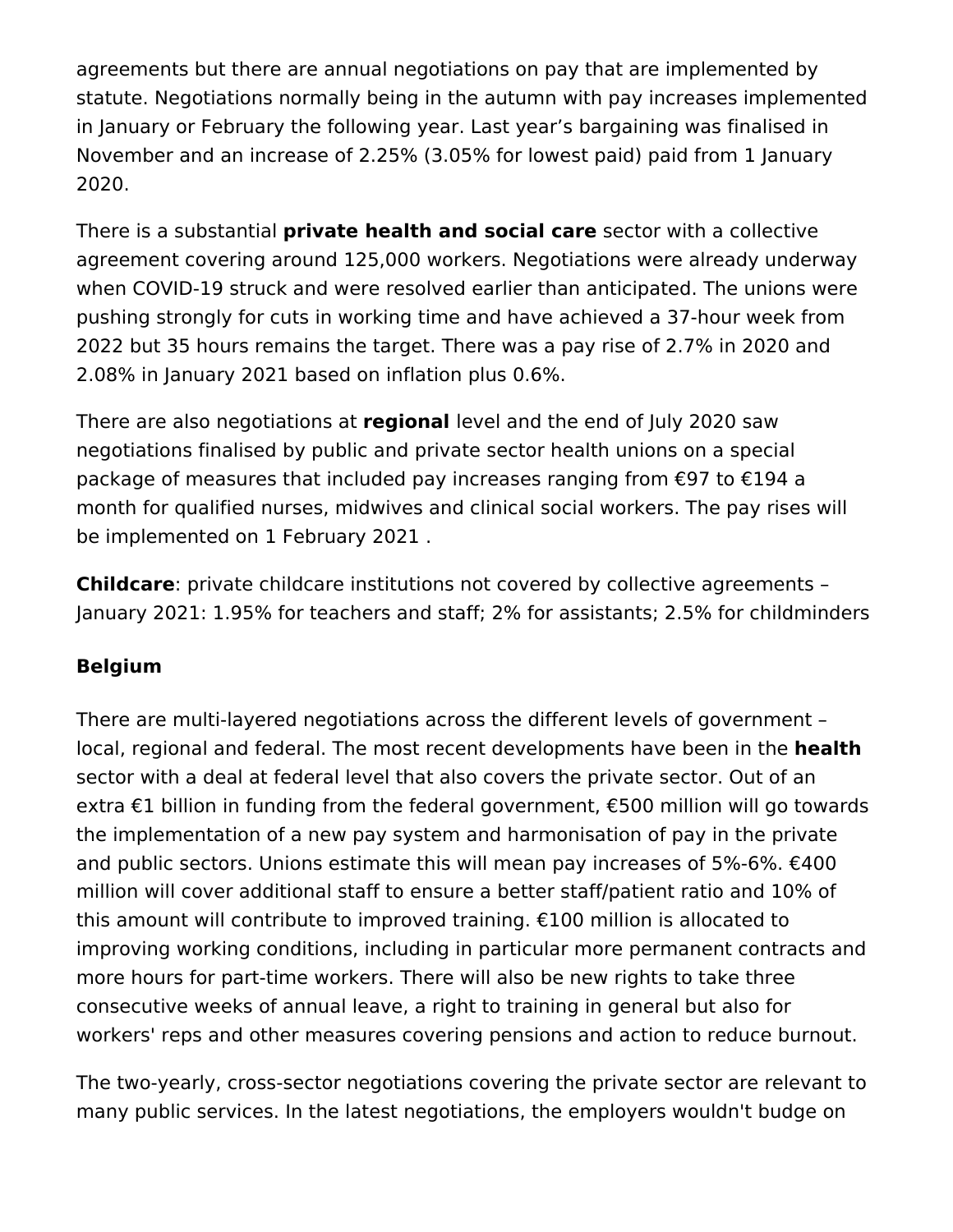the 0.4% in addition to compensation for inflation. However, there was an increase in the national minimum wage which will rise from EUR 1625.72 to EUR 1702 in April 2022 with further increases set for 2024 and 2026.

#### **Finland**

There are two main public sector agreements – one covering the state sector and the other covering local and regional government which includes healthcare. The latest **state sector** agreement runs from 1 April 2020 to 28 February 2022. The 3.07% pay increase was in line with the going rate in industry. The much larger **local and regional government** agreement covers the 23-month period 1.4.2020- 28.2.2022 and included a first pay rise of 1.22% (or at least 26 Euro) on 1 August 2020. Another pay rise of 1% will follow on 1 April 2021. There is also a sum of 0.8 per cent to be agreed at local level, valid from 1 April 2021. A key element in finalising the agreement was confirmation that healthcare workers will be covered by a separate agreement from September 2021.

## **Ireland**

New two-year public sector agreement from 1 January 2021 to 31 December 2022 with a general pay increase of 1% or EUR 500, whichever is higher, in October of both years. In February 2022, an additional 1% will be available in sector bargaining funds. The agreement also provides for progress in addressing issues that have arisen in earlier collective agreements, for example, around the increase in working hours introduced as part of austerity measures following the last crisis. The agreement also retains the important safeguard regulating any proposal to outsource services.

# **Portugal**

Public sector unions were already facing difficult negotiations with the government earlier in 2020 and suspended protests and strike action in March in response to impact of COVID-19. The unions reacted angrily to the government's offer of what would be in effect a 0.6% pay rise. They have been campaigning and negotiating for several years over a range of measures including pay, working time and career development, including action on pay to compensate for several years of pay freezes and low pay increases since the last crisis.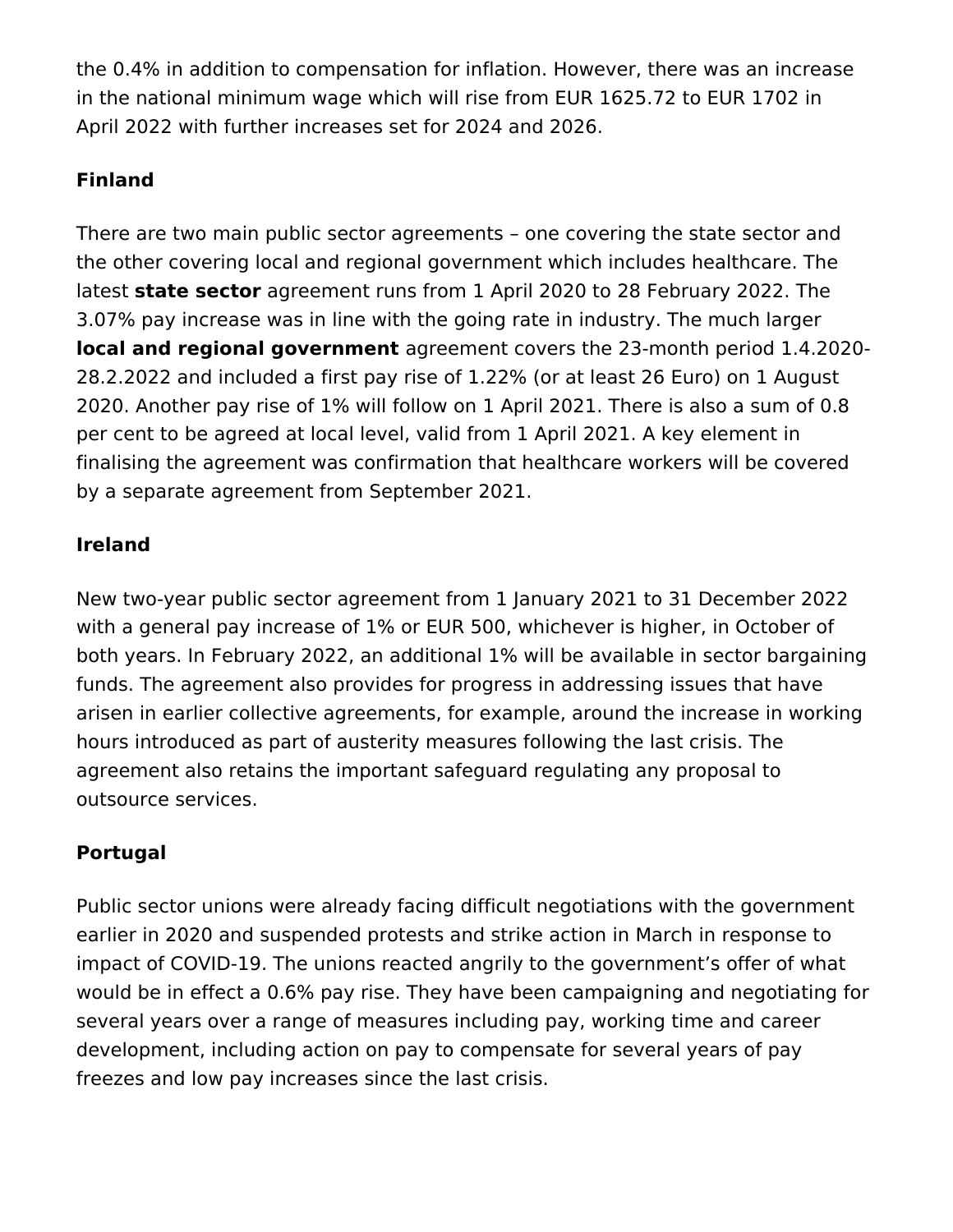#### **Croatia**

The government initiated negotiations with public sector unions in 2020 with a view to not implementing a 4% pay increase (part of a total 6% rise, following a 2% increase in January) that was part of an earlier agreement. It also wanted to block increases in other allowances including the Christmas bonus. Following negotiations, the unions were able to secure a postponement of the increase and so the 4% was due in January 2021 and the other allowances remain to be negotiated.

## **Other EU**

## **Sweden**

The biggest public sector agreement covers around 350000 workers in local government, health and social care was negotiated at the end of 2020, The 41 month agreement will run until 31 March 2024 and includes general pay rises of 2% in 2020 (worth on average SEK 520 (EUR 50), a further 2% (SEK 530 (EUR 51)) in 2021 and 1.4% (SEK 380 (EUR 37)) in 2022. There will be an additional 0.6% in each of the three years for vocationally trained occupations and a lump sum of SEK 5,500 (EUR 535) in the first year for all employees. The pay increase in 2023 will be negotiated later. Improvements in conditions include shorter night work hours down from 36.2 hours a week to 34.2; an offer of permanent employment to those on temporary contracts after 18 months rather than 24; and extra holiday entitlement linked to leave arranged at employer's request.

# **Denmark**

The two main public sector agreements cover the state sector and local and regional government, including healthcare. The current three-year deals run from 1 April 2021 to 31 March 2024. The overall packages for both state and municipal sectors are worth around 6.75% but are distributed differently. In the municipal sector the pay element involves a general increase over the three years of 5.02% but with additional payments for the lower paid and to address the gender pay gap. In the state sector the pay element is a 4.42% pay rise that will be paid in six stages over the three years in April and October of each year.

# **Czech Republic**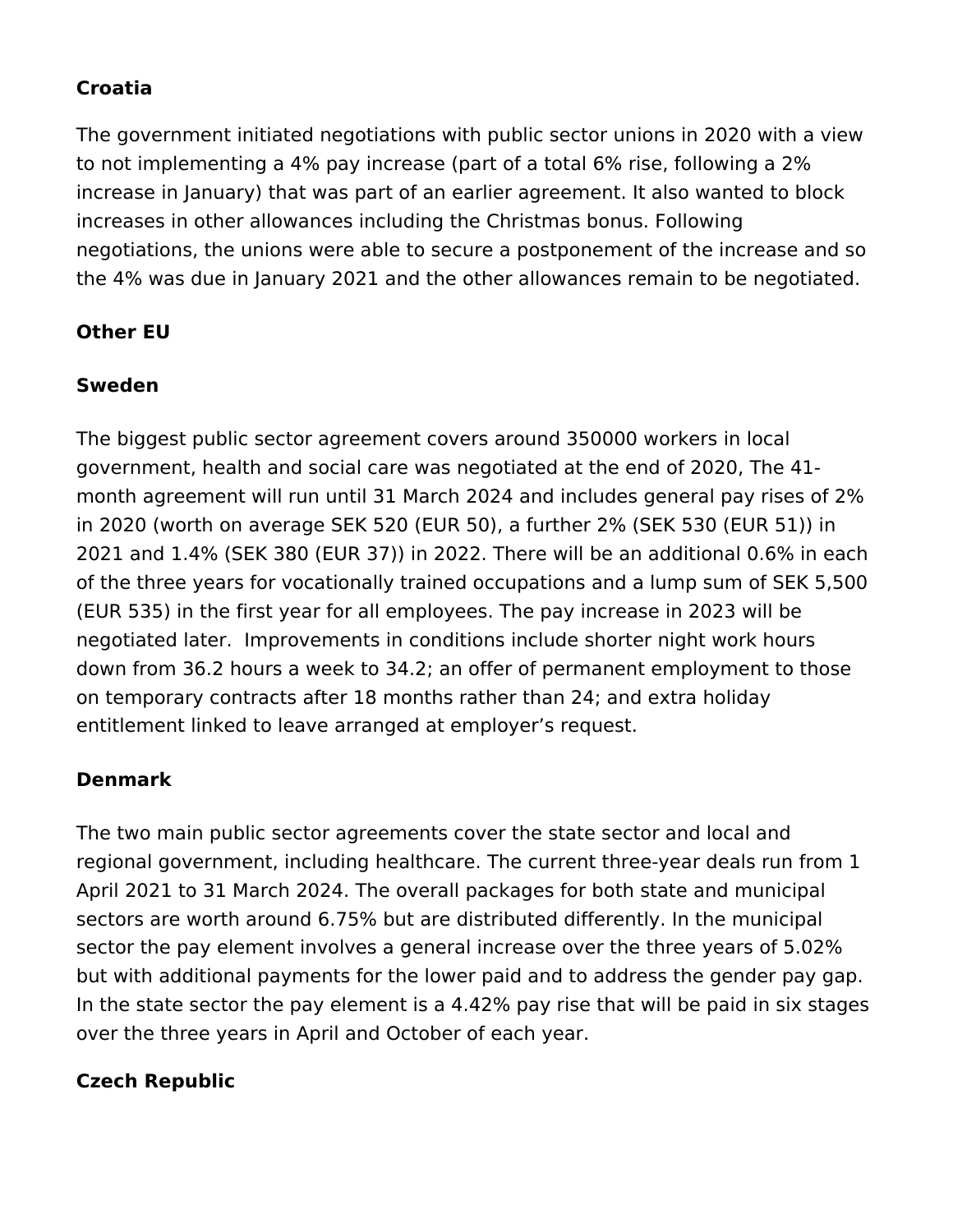**Health:** 10% for 2021 following 7% increase in January 2020. .

#### **Non-EU**

#### **UK**

Negotiations covering **local government** workers in England, Wales and Northern Ireland were effectively ended in 2020 when the employers said that they couldn't afford to offer more than 2.75% but were willing to go to the government to call for increased funding for 2021.

**National Health Service** workers were due a pay increase in April 2021 but the government was slow to come up with an offer having met widespread criticism for suggesting a pay rise of only 1%. In July 2021 it came forward with a proposal for a 3% increase which was seen as too low by most health unions and would fail to compensate for recent below-inflation increases or for the extra efforts workers have made during the pandemic.

In 2020 the PCS **civil service** union launched a petition on pay, highlighting the long-term fall in purchasing power as a result of pay freezes and below-inflation increases. Around 900000 of the 4.4 million public sector workers are covered by pay review bodies. At the end of July 2020 the government confirmed that they would get pay rises of between 2% and 3.1%. These include the **armed forces, judiciary and senior civil servants** (2%), **police and prison staff** in England and Wales (2.5%), **doctors and dentists** (2.8%) and **teachers** in England (3.1%).

Central government pay negotiations are decentralised to ministries and agencies. HMRC, the third largest department with around 60000 workers is responsible for revenue and customs. In 2021 a new three-year deal was negotiated (backdated to June 2020) worth 13% with a 3% increase in March 2021 and then two increase of 5% in June 2021 and 2022.

#### **Norway**

In August 2020 trade unions coordinated by the LO confederation secured a NOK 975 (EUR 93) increase on monthly pay for all workers covered by the negotiations with the Spekter employers' organisation. Spekter covers major companies providing public services, particularly in **health, culture and transport/infrastructure**